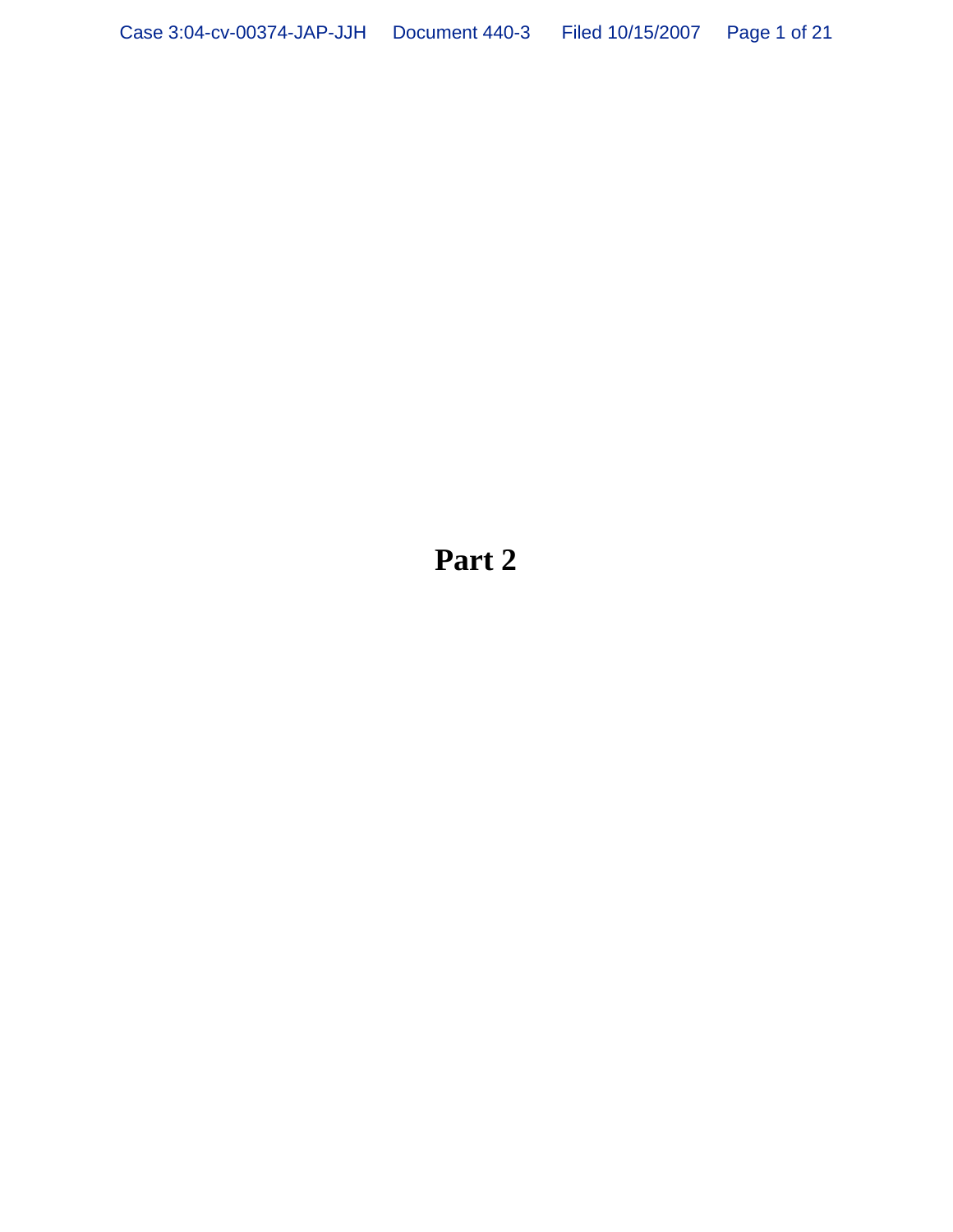|                | Case 3:04-cv-00374-JAP-JJH  Document 440-3  Filed 10/15/2007  Page 2 of 21 |          |
|----------------|----------------------------------------------------------------------------|----------|
|                |                                                                            | Page 469 |
| 1 <sup>1</sup> | WALTER VAN DE VIJVER                                                       |          |
| $\overline{2}$ | receive a copy of it?                                                      |          |
| 3              | Clearly, that's up to the group<br>Α.                                      |          |
| 4              | CFO to do that.                                                            |          |
| $\mathbb S$    | Do you have an understanding as to<br>$Q$ .                                |          |
| $6\,$          | why the document was titled "script"?                                      |          |
| $\overline{7}$ | A.<br>I quess script may be<br>No.                                         |          |
| $\,8\,$        | briefing note, whatever choice of words.                                   |          |
| 9              | Do you know if Mr. Coopman<br>$Q$ .                                        |          |
| 10             | prepared this document in preparation for a                                |          |
| 11             | meeting that was upcoming in the CMD?                                      |          |
| 12             | I mean relative to the<br>Α.<br>Yes.                                       |          |
| 13             | original schedule we talked about it was the 2nd                           |          |
| 14             | of December was CMD meeting and 3rd of December                            |          |
| 15             | was a regular Conference meeting.                                          |          |
| 16             | Now, unfortunately because of my                                           |          |
| 17             | issues with this Russian transaction I did not                             |          |
| 18             | make it to the CMD meeting on the 2nd of                                   |          |
| 19             | December that was in The Hague. I was in                                   |          |
| 20             | London, obviously, advised my colleagues I                                 |          |
| 21             | couldn't attend, but that was the context.                                 |          |
| 22             | $Q$ .<br>Were you planning on attending the                                |          |
| 23             | Conference?                                                                |          |
| 24             | Α.<br>Yes.                                                                 |          |
| 25             | Had you asked $--$ in Exhibit 32, if<br>Q.                                 |          |
|                |                                                                            |          |

MERRILL LEGAL SOLUTIONS<br>(800) 325-3376 www.Merri www.MerrillCorp.com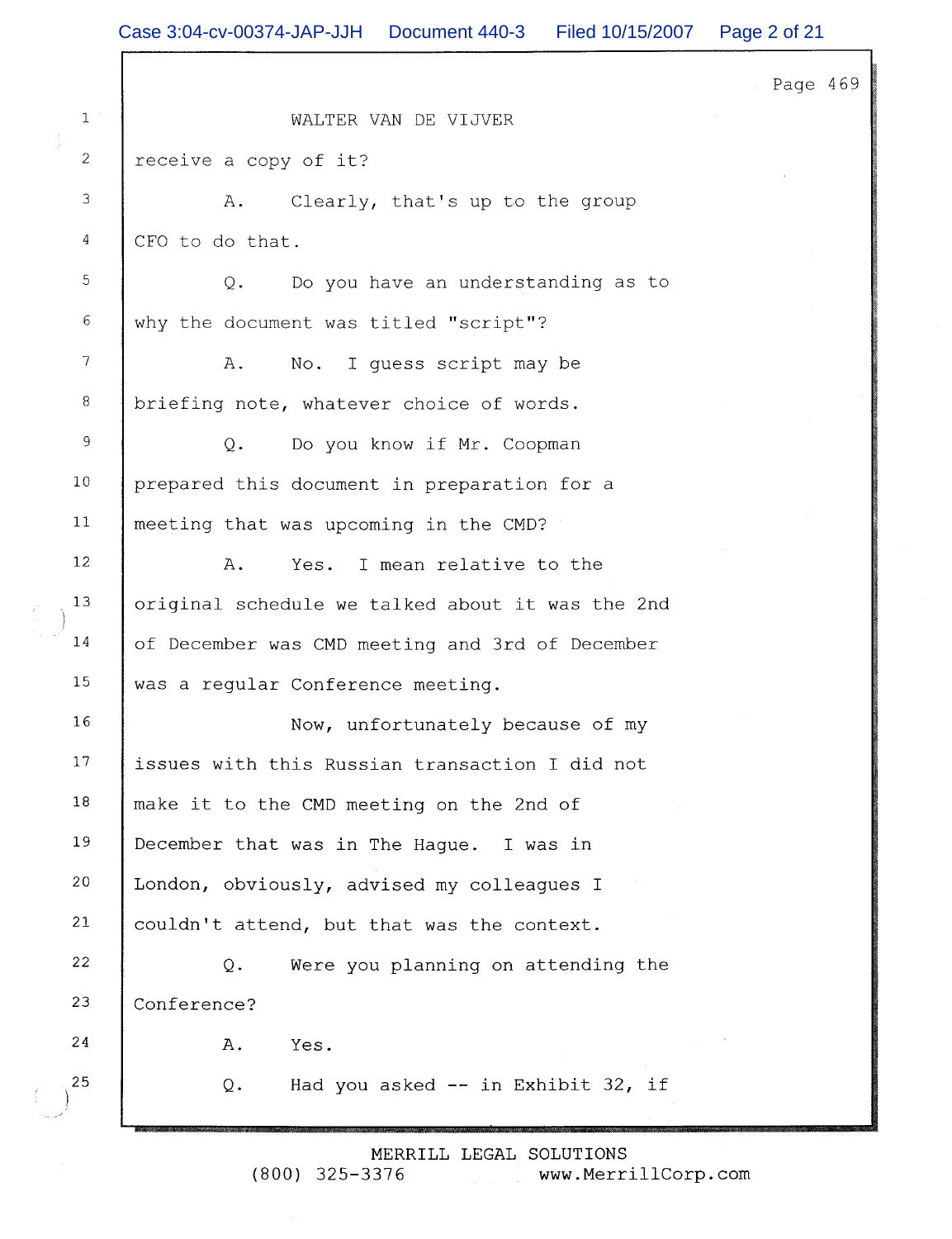Page 470  $\mathbf{1}$ WALTER VAN DE VIJVER  $\overline{2}$ you look at the first sentence of your e-mail to 3 Mr. Pay you say, "I want to have a proper EP  $\overline{4}$ view before Conference." 5 Is your understanding in looking 6 at Exhibit 32 that this document was prepared in  $\overline{7}$ connection with the meeting on December 3, 2003? 8  $A$ . Yes. 9 Now, in your answer you said when  $Q_{\bullet}$  $10$ you looked at the document you were shocked.  $11$ I think you said you were 12 surprised at how conclusive it was. 13 Why were you surprised? 14  $A$ . Well, in the sense that the 15 numbers were still being worked. I mean we 16 still at that time didn't have the numbers and 17 the whole idea was also to look at all the other 18 exposures, not just linking it to Nigeria and 19 Oman and LKH, but also whatever else now with 20 the new understanding we had about 21 interpretation of the SEC rules would become 22 noncompliant. 23 Q. Is it fair to say that the script 24 is advocating a restatement or debooking? 25 A. The script advocates a debooking.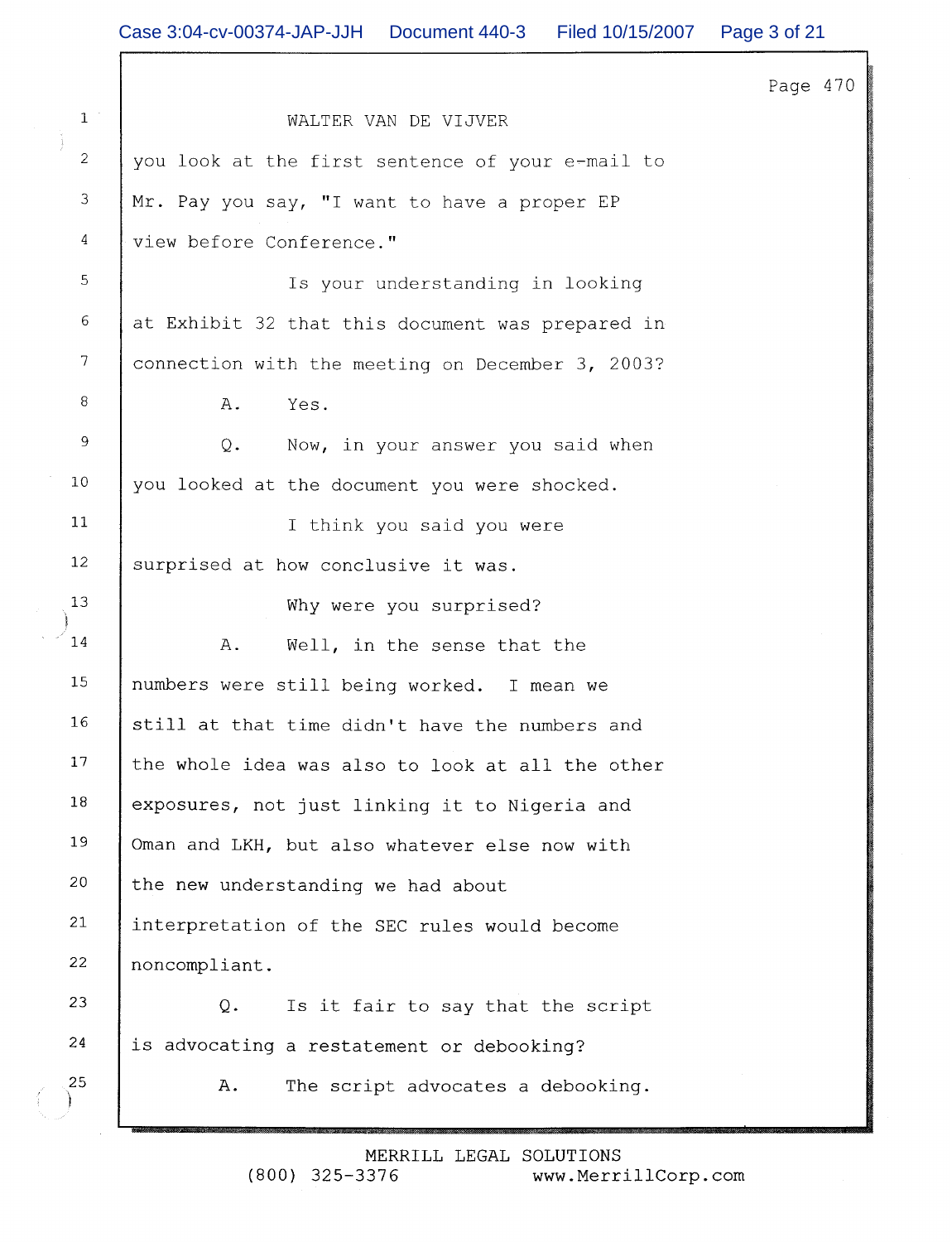|                |                                                  | Page 471 |  |
|----------------|--------------------------------------------------|----------|--|
| $1\,$ $^\circ$ | WALTER VAN DE VIJVER                             |          |  |
| $\overline{2}$ | I would have to read it where it says revision   |          |  |
| $\mathfrak I$  | or restatement.                                  |          |  |
| $\overline{4}$ | $Q$ .<br>I see the document on the first         |          |  |
| 5              | page refers to debooking or restatement?         |          |  |
| 6              | Α.<br>Okay.                                      |          |  |
| $\overline{7}$ | Now you also mentioned that you<br>Q.            |          |  |
| 8              | had spoken with Ms. Boynton about the script.    |          |  |
| $\,9$          | Other than what you testified to do you recall   |          |  |
| 10             | anything else that the two of you had discussed? |          |  |
| 11             | Α.<br>On that particular day?                    |          |  |
| 12             | Yes.<br>Q.                                       |          |  |
| 13             | No.<br>Α.                                        |          |  |
| 14             | Did you discuss the fact that the<br>Q.          |          |  |
| 15             | reserves were exposed to such an extent that a   |          |  |
| 16             | debooking appeared to be necessary?              |          |  |
| 17             | MR. MORSE: Object to the form.                   |          |  |
| 18             | BY MR. HABER:                                    |          |  |
| 19             | Q.<br>You can answer.                            |          |  |
| 20             | Α.<br>I think the note speaks for                |          |  |
| 21             | itself.                                          |          |  |
| 22             | Q.<br>Now, in your answer you also said          |          |  |
| 23             | that the decision to debook or restate was one   |          |  |
| 24             | that you needed Group Finance and Group Audit.   |          |  |
| 25             | Why is that?                                     |          |  |
|                | MERRILL LEGAL SOLUTIONS                          |          |  |

www.MerrillCorp.com

 $(800)$  325-3376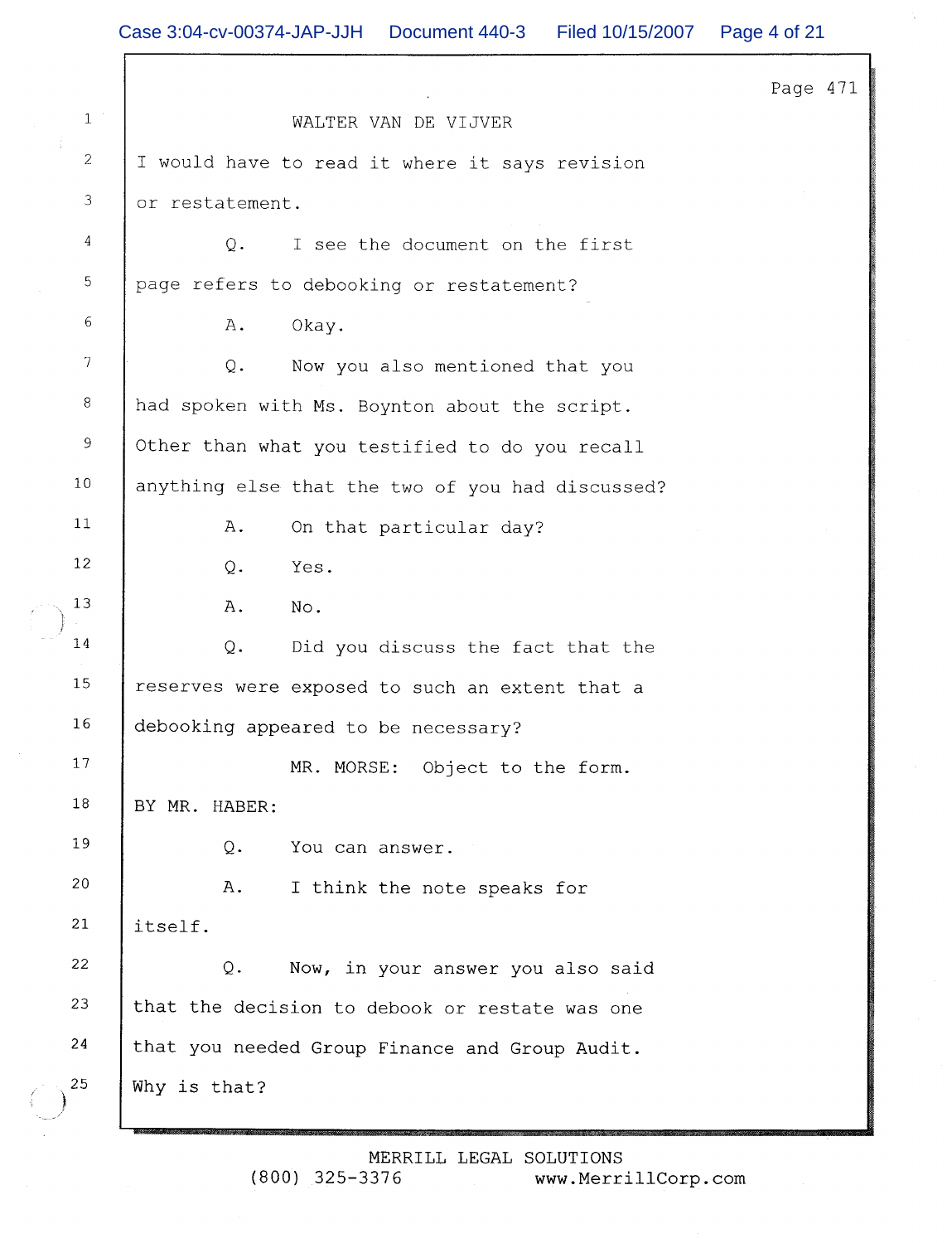|                | Case 3:04-cv-00374-JAP-JJH Document 440-3<br>Filed 10/15/2007 | Page 5 of 21 |
|----------------|---------------------------------------------------------------|--------------|
|                |                                                               | Page 472     |
| $1\,$ $^\circ$ | WALTER VAN DE VIJVER                                          |              |
| $\overline{c}$ | MR. TUTTLE: Objection to the                                  |              |
| $\mathfrak{Z}$ | characterization of the testimony.                            |              |
| 4              | THE WITNESS: I think anything                                 |              |
| 5              | that is to do with external disclosure and is a               |              |
| 6              | material event for the group, in my                           |              |
| $\overline{7}$ | understanding had to go to the fora.                          |              |
| 8              | I cannot, in my role cannot make                              |              |
| 9              | any decision on external disclosures.                         |              |
| 10             | BY MR. HABER:                                                 |              |
| 11             | Now, is there a distinction<br>$Q$ .                          |              |
| 12             | between a decision to debook reserves and a                   |              |
| 13             | decision to debook reserves that requires                     |              |
| 14             | external announcement?                                        |              |
| 15             | Anything that has to do with an<br>Α.                         |              |
| 16             | impact on the reputation of the group or is a                 |              |
| 17             | clear material event is something that needs to               |              |
| 18             | go through the bodies we just talked about.                   |              |
| 19             | When Shell had debooked the<br>$Q_{\bullet}$                  |              |
| 20             | reserves at the end of 2002 in Bonga did that                 |              |
| 21             | debooking receive the approval of the Group                   |              |
| 22             | Audit Committee?                                              |              |
| 23             | MR. TUTTLE:<br>Objection.                                     |              |
| 24             | THE WITNESS: I cannot answer that                             |              |
| 25             | question as I'm not involved in the process.                  |              |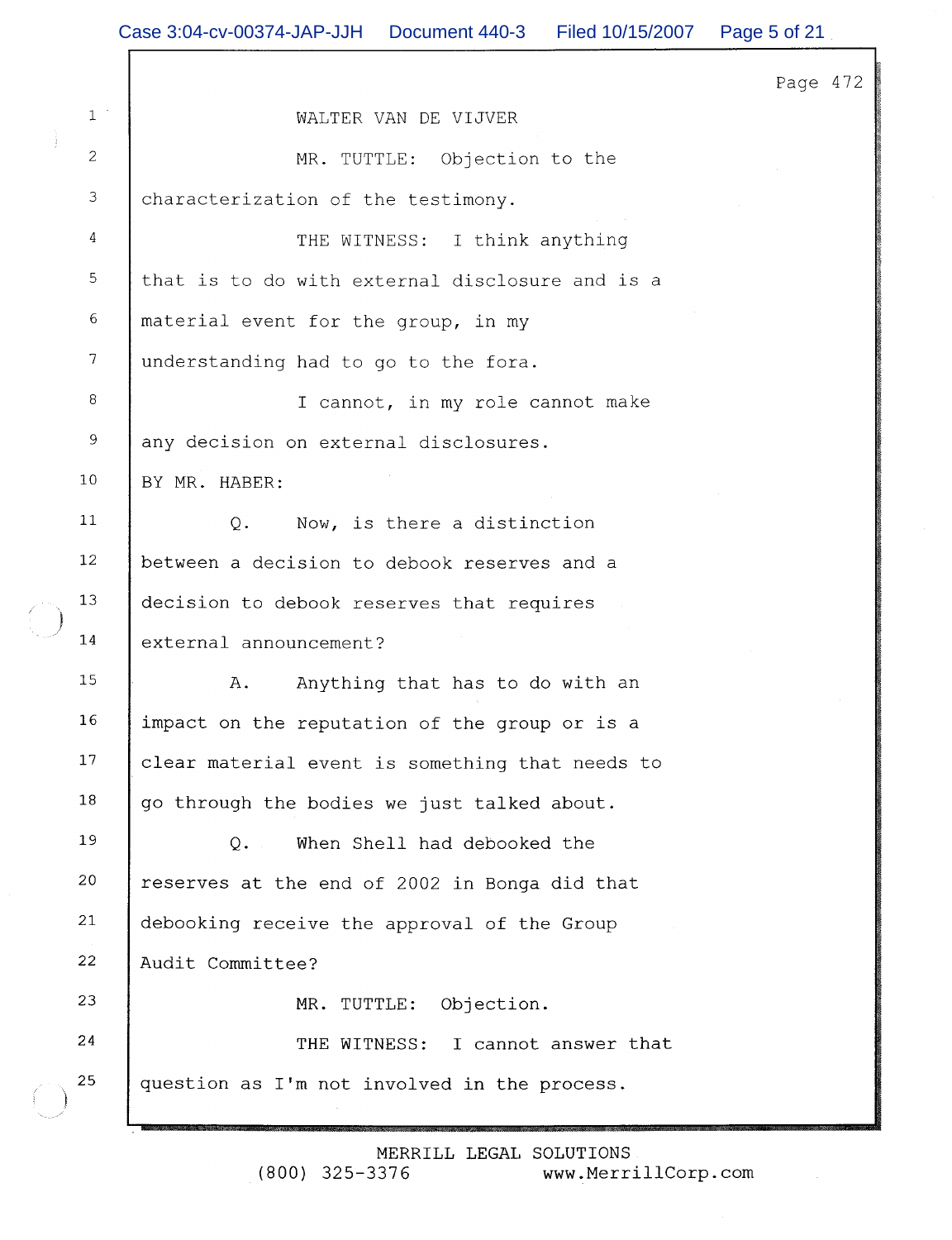$\mathbf{1}$ WALTER VAN DE VIJVER  $\overline{c}$ The only thing I know is that for 3 the -- before the group reserves auditor issues  $\sqrt{4}$ his final report it involves not only people 5 from EP, but it involves the external auditors 6 and it involves the central controller function  $\overline{7}$ on the finance in London. 8 BY MR. HABER:  $\overline{9}$  $Q$ . Do you know if the central  $10$ controller function was involved with the  $11$ decision to debook the reserves in Bonga at the  $12$ end of 2002?  $13$ MR. WARE: Object to form and 14 foundation. 15 THE WITNESS: The only thing I 16 know, they approved Anton Barendreqt's notes 17 that incorporated that change. I don't know 18 what discussions or challenge TOOK place at that 19 point in time. 20 BY MR. HABER:  $21$  $Q$ . When you say "they," who are you 22 referring to? 23 A. The people I just mentioned. The 24 EP people, external auditors, and the rep's from 25 the controller function in London, the deputy

Page 473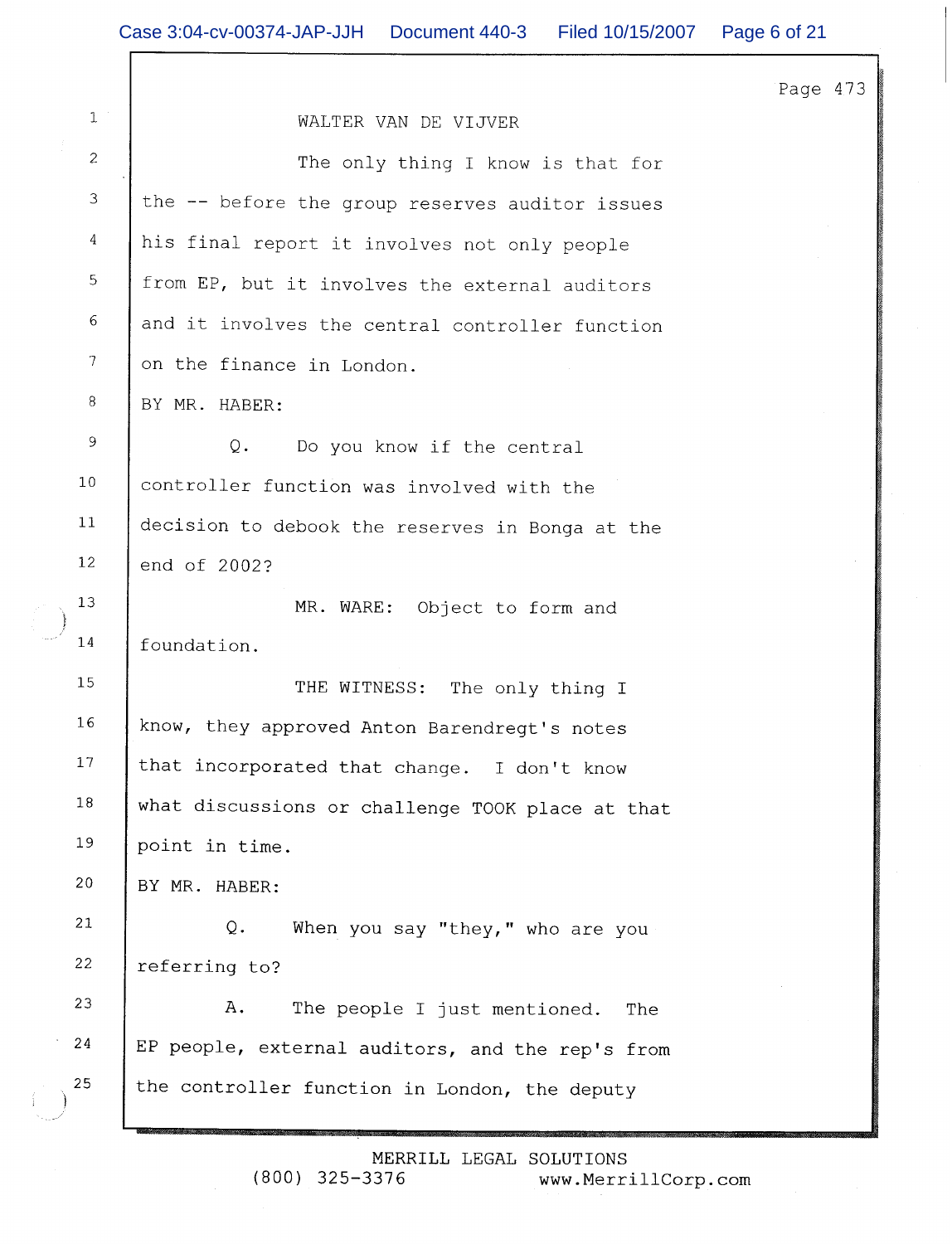Page 474  $\mathbf{1}$ WALTER VAN DE VIJVER  $\overline{c}$ group controller I know was involved in it, I 3 don't know who else.  $\overline{4}$  $O<sub>1</sub>$ Does the size of a debooking 5 matter with regard to external communication? 6 MR. TUTTLE: Objection to the 7 extent it calls for a legal conclusion. 8 BY MR. HABER: 9  $O<sub>1</sub>$ You can answer.  $10$ A. I think generally just as it is  $11$ with financial results there is a level of  $12$ materiality.  $13$ I'm not a finance person, but I 14 think finance has rules around materiality and 15 that must apply to reserves as well. 16 When Shell made external  $O<sub>z</sub>$ 17 communications, say its quarterly reports, did 18 Shell seek legal counsel? 19 A. I don't know. 20  $Q_{\bullet}$ Were you ever involved in meetings 21 concerning quarterly announcements where legal 22 counsel had to pass on the propriety of the 23 announcement? 24 Α. Only in Project Rockford, No. 25 later, I was aware that legal counsel was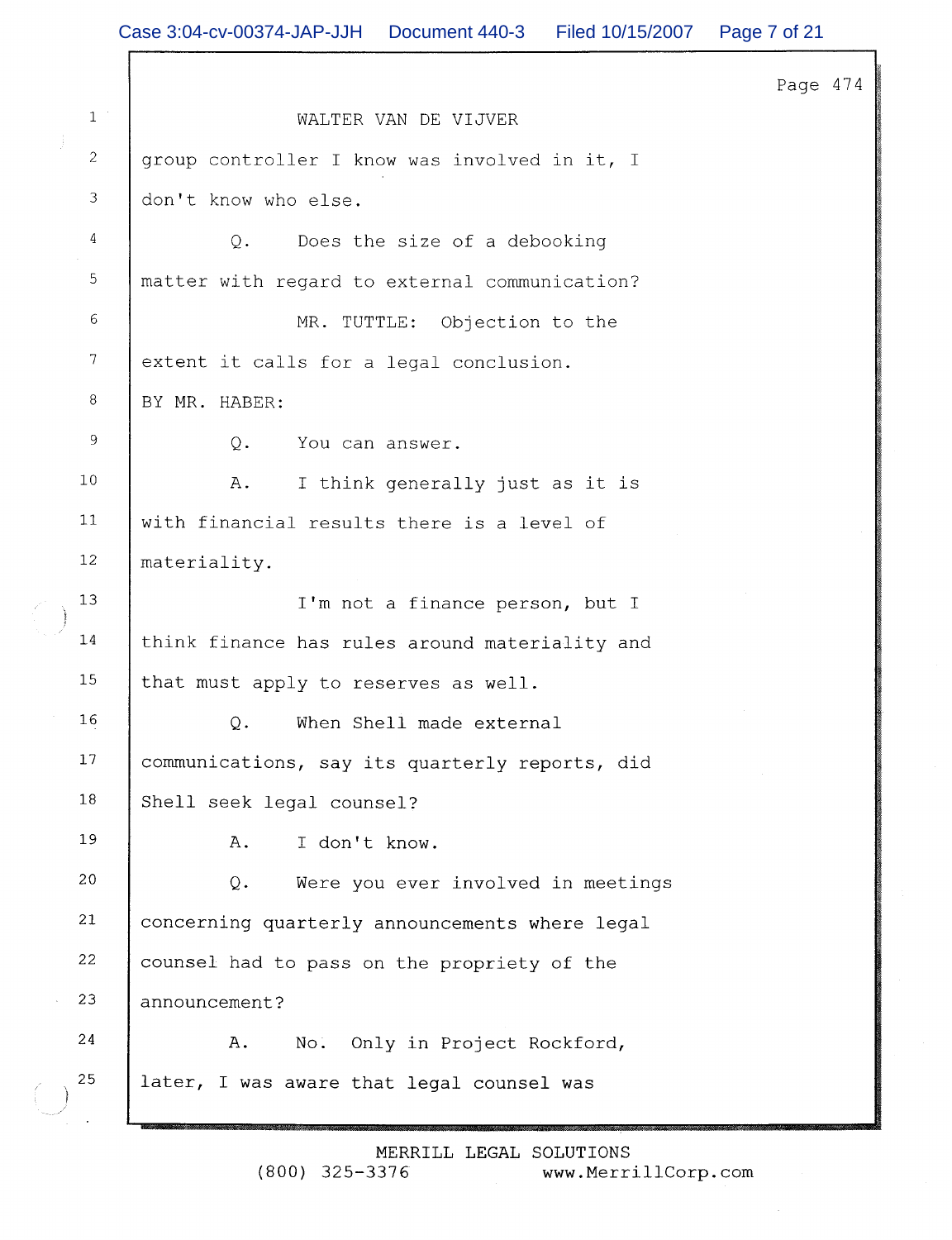|                | Case 3:04-cv-00374-JAP-JJH  Document 440-3  Filed 10/15/2007 | Page 8 of 21 |
|----------------|--------------------------------------------------------------|--------------|
|                |                                                              | Page 475     |
| $\mathbf{1}$   | WALTER VAN DE VIJVER                                         |              |
| $\mathbf{2}$   | involved, but before that, no.                               |              |
| 3              | I'm talking about before?<br>Q.                              |              |
| 4              | Yeah. Just to clarify.<br>Α.                                 |              |
| $\mathsf S$    | $Q$ .<br>When you spoke with Ms. Boynton                     |              |
| $\epsilon$     | what did you say to her?                                     |              |
| $\overline{7}$ | That I would go to the office and<br>Α.                      |              |
| $\, 8$         | look at the memo because, clearly, I hadn't seen             |              |
| $\overline{9}$ | it.                                                          |              |
| 10             | (Van der Vijver Exhibit Number 37                            |              |
| 11             | was marked for identification.)                              |              |
| $12\,$         | BY MR. HABER:                                                |              |
| 13             | Q.<br>I'm handing you, Mr. Van de                            |              |
| $1\,4$         | Vijver, what we've just marked as van de Vijver              |              |
| 15             | Exhibit 37. It's a one-page document with two                |              |
| 16             | e-mails. The last e-mail is from you to                      |              |
| 17             | Ms. Boynton, it's dated December 2, 2003, with a             |              |
| 18             | copy to your secretary, Marian van der Laan.                 |              |
| 19             | The subject line reads reserves. The Bates                   |              |
| 20             | number is V00010837.                                         |              |
| 21             | Have you seen this document before                           |              |
| 22             | today?                                                       |              |
| 23             | Α.<br>Yes.                                                   |              |
| 24             | Did you write this e-mail?<br>Q.                             |              |
| 25             | This is one of the two rush<br>A.<br>Yes.                    |              |

MERRILL LEGAL SOLUTIONS<br>:400) 325-3376 www.Merr www.MerrillCorp.com

 $\epsilon$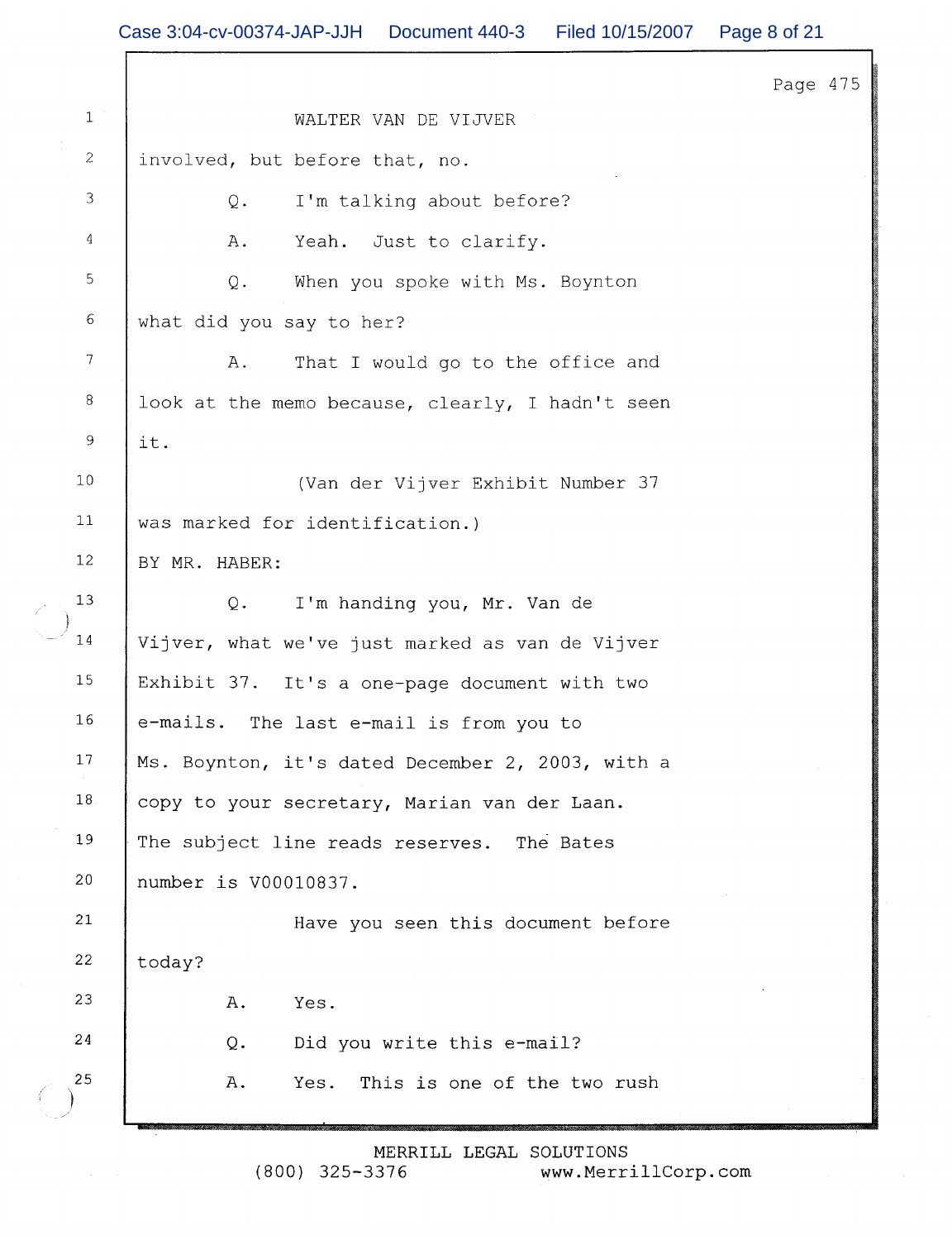|                | Case 3:04-cv-00374-JAP-JJH<br>Document 440-3<br>Filed 10/15/2007 | Page 9 of 21 |
|----------------|------------------------------------------------------------------|--------------|
|                |                                                                  | Page 476     |
| $1\,$ $^\circ$ | WALTER VAN DE VIJVER                                             |              |
| $\overline{2}$ | e-mails I wrote before disappearing out of the                   |              |
| 3              | office.                                                          |              |
| 4              | Did you write this e-mail after<br>Q.                            |              |
| $\overline{5}$ | you spoke with Ms. Boynton or before?                            |              |
| 6              | Α.<br>After.                                                     |              |
| $\overline{7}$ | Now, I just want you to look at<br>$Q$ .                         |              |
| 8              | the sentence that begins, "Indeed, the full                      |              |
| 9              | consultation needs to happen with all key                        |              |
| 10             | stakeholders." Do you see that?                                  |              |
| 11             | Α.<br>Yes.                                                       |              |
| 12             | And it continues. "And I was<br>$Q$ .                            |              |
| 13             | assured by Frank that he knew what was expected                  |              |
| 14             | from him."                                                       |              |
| 15             | Who are all the key stakeholders                                 |              |
| 16             | you're referring to?                                             |              |
| 17             | That's particularly Group Finance.<br>Α.                         |              |
| 18             | It's external auditors. It's group legal.                        |              |
| 19             | Don't forget that I based that                                   |              |
| 20             | understanding on the fact that Frank had been                    |              |
| 21             | group controller himself.                                        |              |
| 22             | $Q$ .<br>Now, the beginning of your e-mail                       |              |
| 23             | says that you had numerous discussions with                      |              |
| 24             | Mr. Coopman. And the sentence that we just read                  |              |
| 25             | into the record you say, "I was assured by Frank                 |              |
|                |                                                                  |              |

MERRILL LEGAL SOLUTIONS  $(800)$  325-3376 www.MerrillCorp.com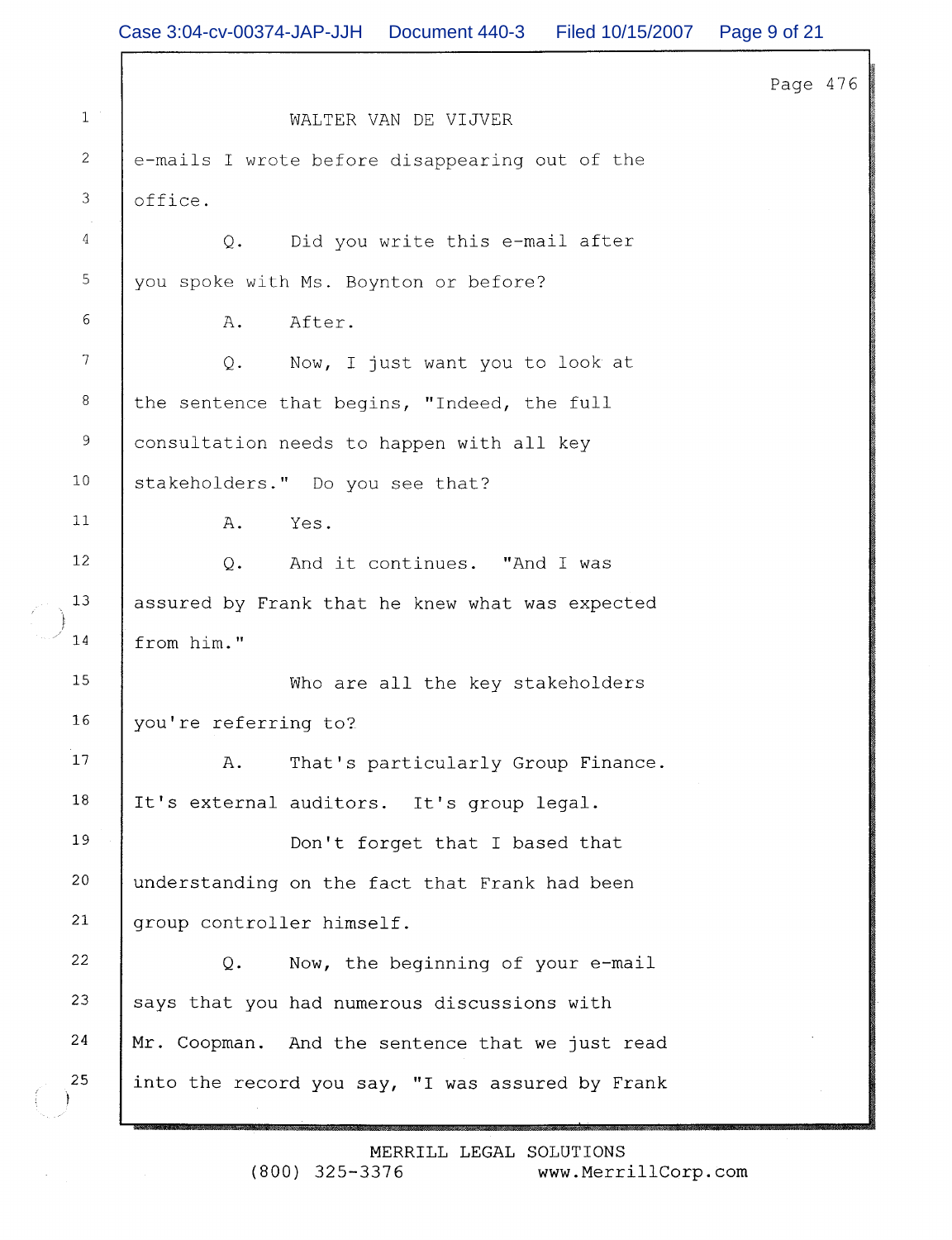| Case 3:04-cv-00374-JAP-JJH  Document 440-3  Filed 10/15/2007 |                                    | Page 10 of 21 |
|--------------------------------------------------------------|------------------------------------|---------------|
|                                                              |                                    | Page 477      |
|                                                              | WALTER VAN DE VIJVER               |               |
| that he knew what was expected from him."                    |                                    |               |
|                                                              | What did you mean by that?         |               |
| Α.                                                           | That he knew who he needed to get  |               |
| involved and what the scope was of what he was               |                                    |               |
| working.                                                     |                                    |               |
| $Q$ .                                                        | And he knew it because of, as this |               |
| document says, numerous discussions you had had              |                                    |               |
| with him?                                                    |                                    |               |
| Α.                                                           | He knew that I expected to get a   |               |
| proper write-up of the whole issue and I also                |                                    |               |
| knew from him that he was going to talk to Judy              |                                    |               |
| Boynton. So from that I assumed that the right               |                                    |               |
| people were talking to each other.                           |                                    |               |
| Q.                                                           | And at this point in time when you |               |
| wrote this e-mail to Ms. Boynton had you spoken              |                                    |               |
| with Mr. Coopman about the script?                           |                                    |               |
| Α.                                                           | No, but I arranged thereafter, I   |               |
| fired off two e-mails and then I arranged with               |                                    |               |
| talking to -- when I then went in the car to                 |                                    |               |
| Weybridge I arranged with my secretary to get                |                                    |               |
| all people in the office early morning, next                 |                                    |               |
| morning at 7:30, all the people in E&P that had              |                                    |               |
| anything to do with it to get properly prepared              |                                    |               |
| for the next possible opportunity and getting a              |                                    |               |

 $\begin{pmatrix} 1 & 1 \\ 1 & 1 \end{pmatrix}$ 

 $\begin{pmatrix} 1 \\ 1 \end{pmatrix}$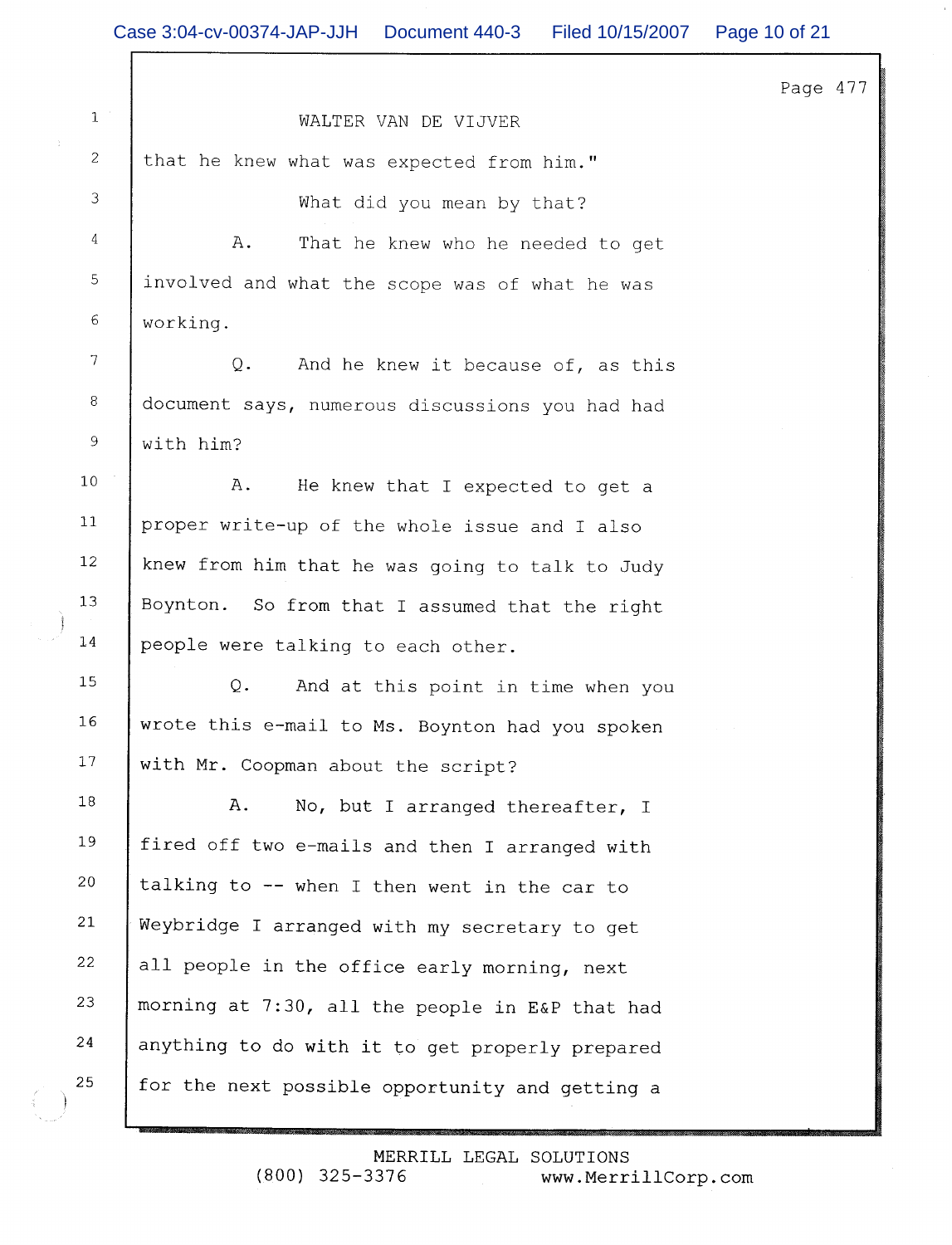$\Gamma$ 

|                  |                                                  | Page 478 |  |
|------------------|--------------------------------------------------|----------|--|
| $\mathbf{1}$     | WALTER VAN DE VIJVER                             |          |  |
| 2                | full picture.                                    |          |  |
| 3                | $Q$ .<br>Was that the first time you had         |          |  |
| 4                | spoken with Mr. Coopman following the            |          |  |
| 5                | distribution of the script?                      |          |  |
| 6                | Α.<br>As I recollect, yes.                       |          |  |
| $\boldsymbol{7}$ | Q.<br>If you look at Ms. Boynton's               |          |  |
| $\,8\,$          | e-mail to you, the third sentence of her e-mail, |          |  |
| $\overline{9}$   | which is also dated December 2, 2003, she says,  |          |  |
| 10               | "neither the group controller nor I were         |          |  |
| 11               | consulted about the script before it was written |          |  |
| 12               | or sent."                                        |          |  |
| 13               | Did you have an understanding that               |          |  |
| 14               | the group controller and Ms. Boynton needed to   |          |  |
| 15               | be consulted on the work that Mr. Coopman was    |          |  |
| 16               | instructed to do by you?                         |          |  |
| 17               | MR. TUTTLE:<br>Objection to form.                |          |  |
| 18               | THE WITNESS:<br>Yes.                             |          |  |
| 19               | BY MR. HABER:                                    |          |  |
| 20               | And why is that?<br>Q.                           |          |  |
| 21               | Α.<br>Because, as I mentioned earlier,           |          |  |
| 22               | anything to do with an issue like that that      |          |  |
| 23               | involves reserves, the group reserves auditor is |          |  |
| 24               | all part of that same fora that ultimately needs |          |  |
| 25               | to make the decisions and the recommendations.   |          |  |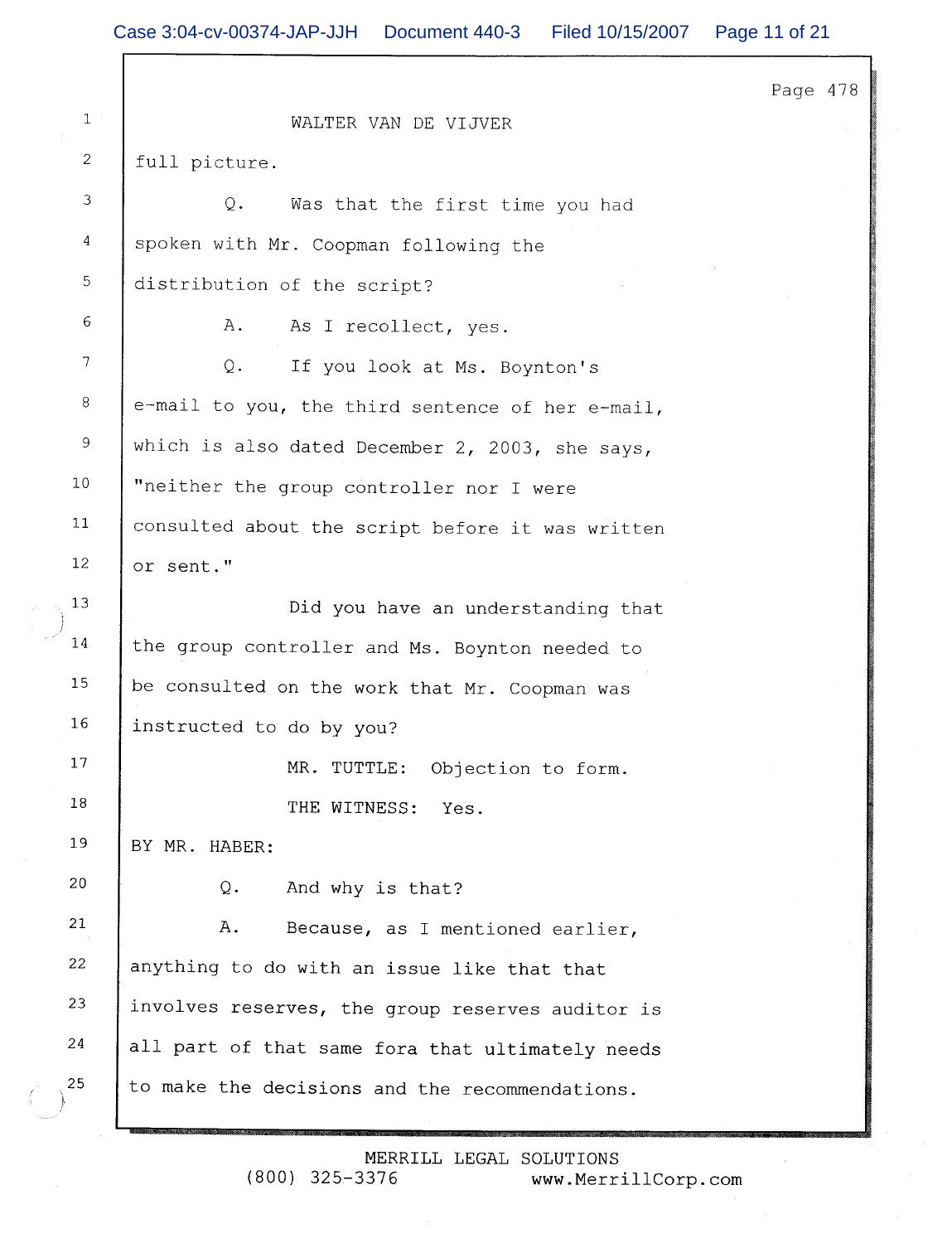|                  | Case 3:04-cv-00374-JAP-JJH   Document 440-3<br>Filed 10/15/2007 | Page 12 of 21 |
|------------------|-----------------------------------------------------------------|---------------|
|                  |                                                                 | Page 479      |
| $1\,$ $^{\circ}$ | WALTER VAN DE VIJVER                                            |               |
| $\overline{c}$   | Q.<br>She goes on to say, "Frank was out                        |               |
| $\mathfrak{Z}$   | of bounds in documenting views without full                     |               |
| 4                | consultation."                                                  |               |
| 5                | Did you agree with her in that                                  |               |
| 6                | assessment?                                                     |               |
| 7                | Well, I was not sure because I did<br>Α.                        |               |
| 8                | not know what had happened from her relaying her                |               |
| 9                | message to me. It was clear that she felt that                  |               |
| $10$             | it hadn't been done. And when I looked at the                   |               |
| 11               | script from Coopman it was a script that to me                  |               |
| 12               | read we had to go out to the market tomorrow.                   |               |
| 13               | So there was somewhere a disconnect.                            |               |
| 14               | (Van de Vijver Exhibit Number 38                                |               |
| 15               | was marked for identification.)                                 |               |
| 16               | BY MR. HABER:                                                   |               |
| 17               | Mr. Van de Vijver, I just handed<br>Q.                          |               |
| 18               | you what's been marked as van de Vijver                         |               |
| 19               | Exhibit 38. It's a one-page document with two                   |               |
| 20               | e-mails. The last e-mail is from you to                         |               |
| 21               | Mr. Coopman, it's dated December 2, 2003.<br>The                |               |
| 22               | Bates number is V00010836.                                      |               |
| 23               | Have you seen these e-mails before                              |               |
| $^{\circ}$ 24    | today?                                                          |               |
| 25               | Α.<br>Yes.                                                      |               |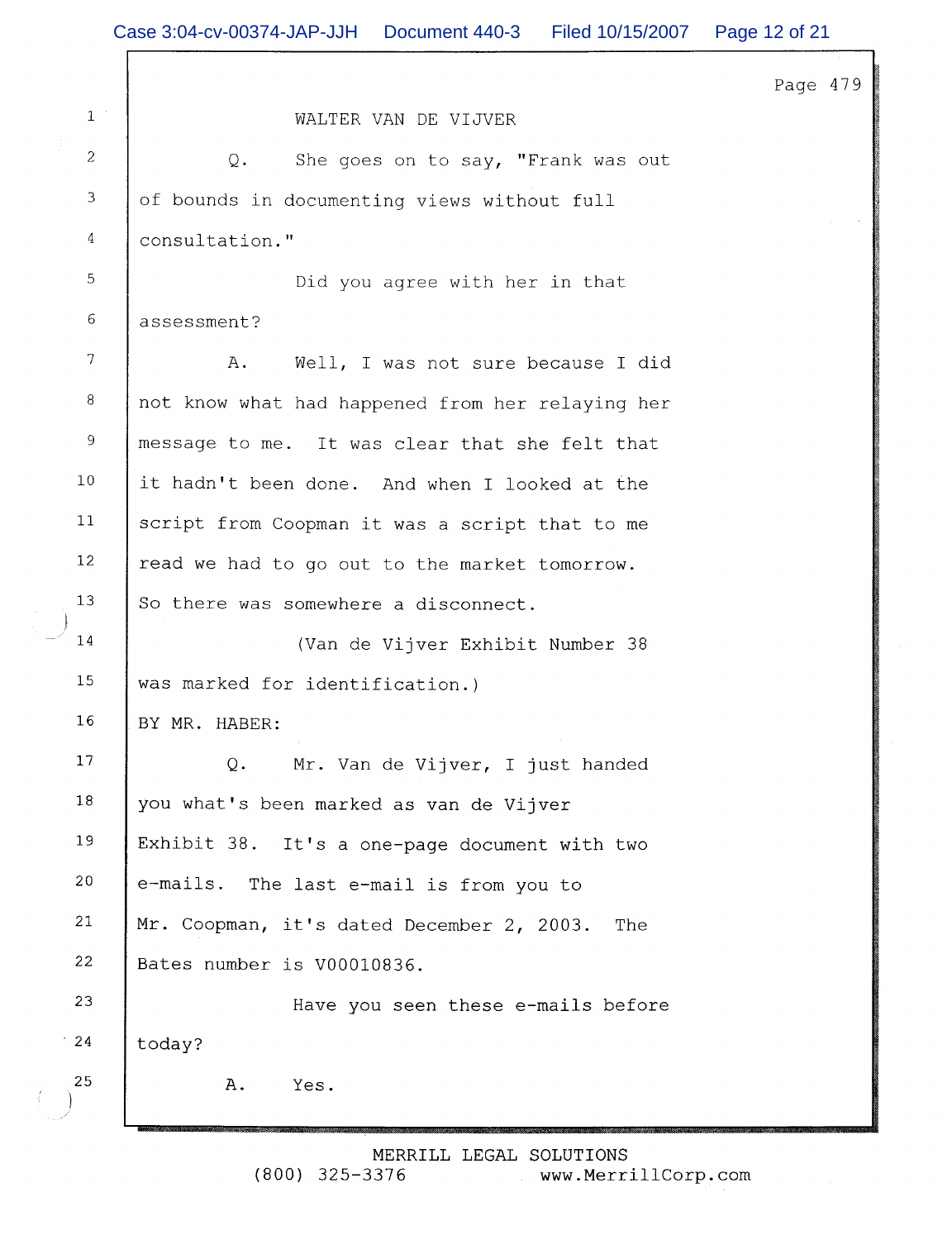|                  |                                                  | Page 480 |
|------------------|--------------------------------------------------|----------|
| $\mathbf{1}$     | WALTER VAN DE VIJVER                             |          |
| $\mathbf{2}$     | If you look at the second e-mail,<br>Q.          |          |
| $\mathfrak{Z}$   | which is the bottom e-mail, is this your         |          |
| 4                | recollection of how Mr. Coopman sent you these   |          |
| 5                | script, by e-mail?                               |          |
| 6                | Yes.<br>Α.                                       |          |
| $\boldsymbol{7}$ | And that was also on December 2,<br>Q.           |          |
| 8                | 2003?<br>That's what it says here; correct?      |          |
| $\mathsf 9$      | Yes.<br>Α.                                       |          |
| 10               | $Q$ .<br>Now, the e-mail that you sent to        |          |
| 11               | Mr. Coopman of December 2nd, was this the second |          |
| 12               | e-mail that you said you sent that day?          |          |
| 13               | Yes. There was one to Judy<br>Α.                 |          |
| 14               | Boynton and one to Frank.                        |          |
| 15               | Q.<br>Okay. Now, the second paragraph,           |          |
| 16               | the first sentence you say, "We are only at this |          |
| 17               | stage flagging issues and creating options, not  |          |
| 18               | making a firm recommendation."                   |          |
| 19               | Did you write this in response to                |          |
| 20               | what you had said a few moments ago, that Frank  |          |
| 21               | seemed to be making a conclusion about whether   |          |
| 22               | to debook or restate?                            |          |
| 23               | Yeah. Well, based other than the<br>Α.           |          |
| 24               | feedback I was getting from Judy Boynton, who    |          |
| 25               | was the group CFO. I felt that Frank had gone    |          |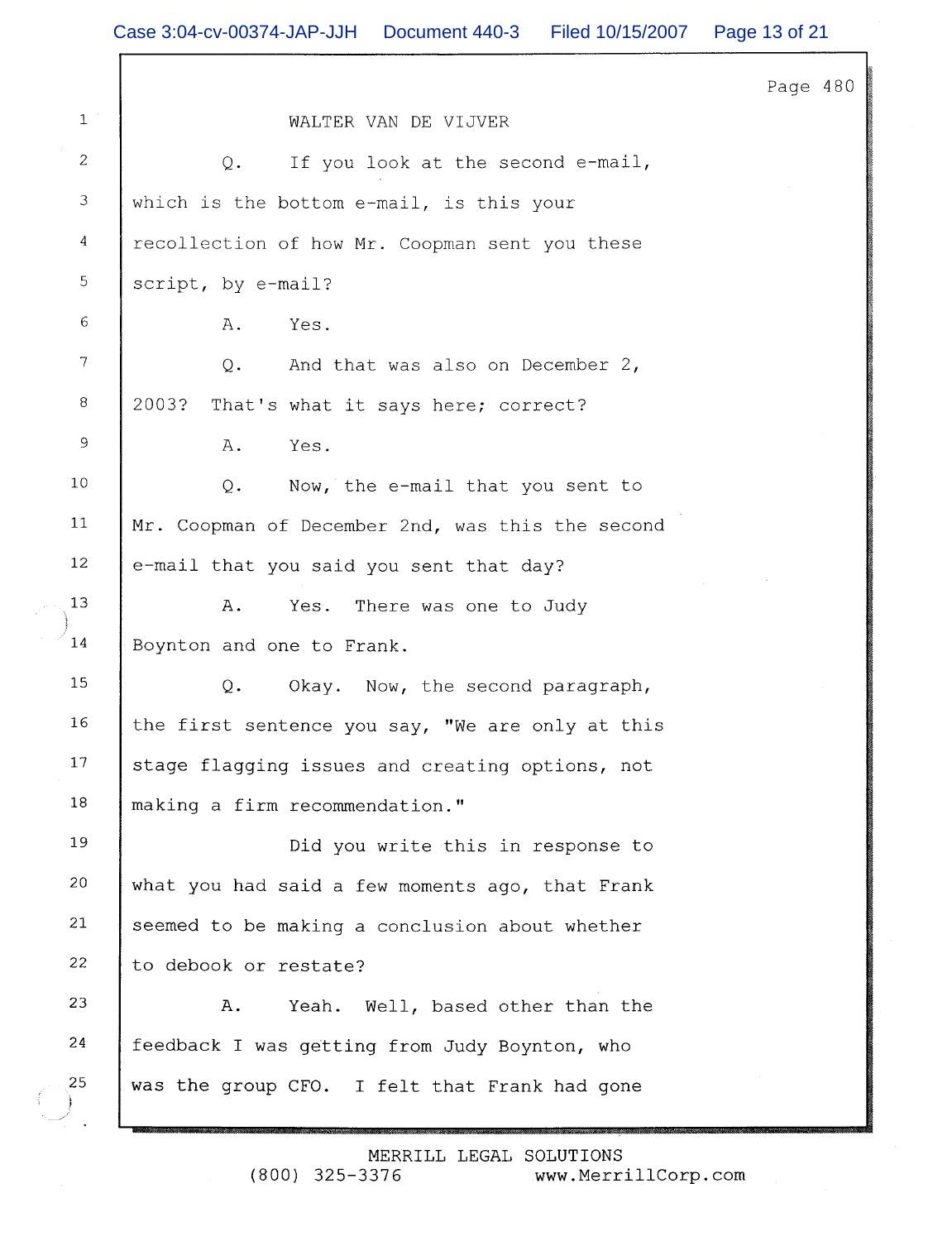| Page | 481 |  |
|------|-----|--|
|      |     |  |

WALTER VAN DE VIJVER outside his authority, which also meant I would have gone outside my authority.

And, clearly, having seen the note that was very conclusive, I wanted to make sure that the proper process was being -- was being followed.

Now, when you said you would be  $Q_{\bullet}$ going outside your authority, is there a structure within Shell that senior executives are required to follow?

A. Yes. There are obviously manuals of authorities, but there are also -- there are, of course, rules when it comes to external disclosure. External disclosure decisions cannot be made by me. Ultimately external disclosure decisions are in the combination of the chairman, the vice chairman and the group CFO.

 $O<sub>1</sub>$ Could you go outside your authority or outside the protocol to advise someone of a problem, for instance? MR. TUTTLE: Objection to form,

vaque.

 $\mathbf{1}$ 

 $\overline{c}$ 

 $\overline{3}$ 

 $\pmb{4}$ 

5

 $\epsilon$ 

 $\overline{7}$ 

8

9

 $10$ 

 $11$ 

12

13

 $14$ 

15

16

 $17$ 

18

19

20

21

22

23

24

25

THE WITNESS: Yes, but I --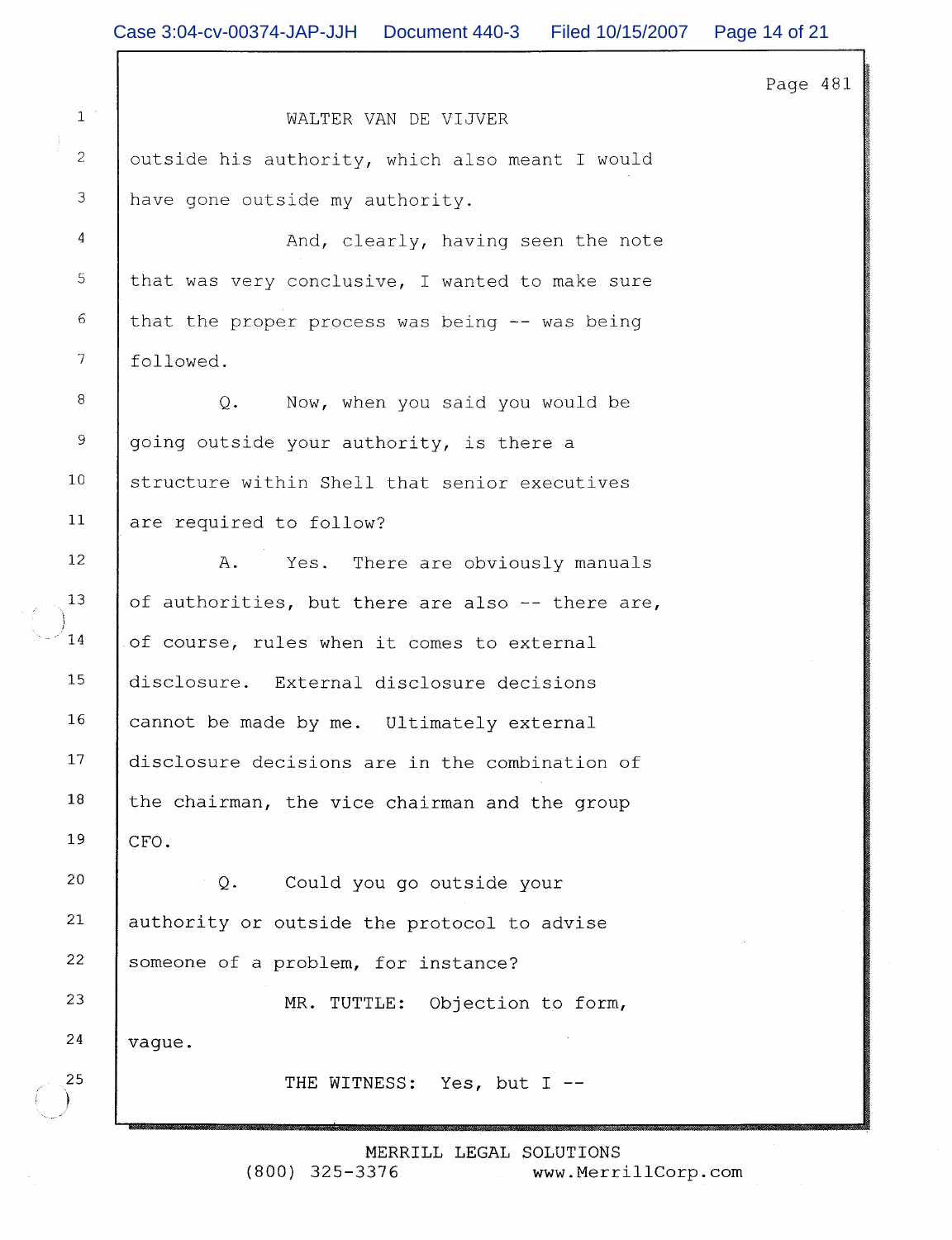Page 482

20

21

22

23

24

25

 $\mathbf{1}$ 

WALTER VAN DE VIJVER probably I could, but I felt that I should just be working the normal structure, the normal process. I think that was the perfect logical way of doing it and that is what I had been doing the last couple of years and that's what I was still doing, bringing up the issues and working them as hard as I could to get the reality of the business up in the organization. BY MR. HABER:  $\circ$ . Now, in the second sentence you say, "You well know that I have not accepted the latest audit reports." What did you mean by that?  $A.$ That I hadn't accepted the Oman report, which recommended that it was okay to keep it another year on the books. And that on Nigeria I was still uncertain about what the final number should be because also the Nigeria audit report did not make a clear recommendation for debooking.  $Q$ . When you say you well know that, is that as a consequence of discussions that you had with him? A. Yes. That's what I referred to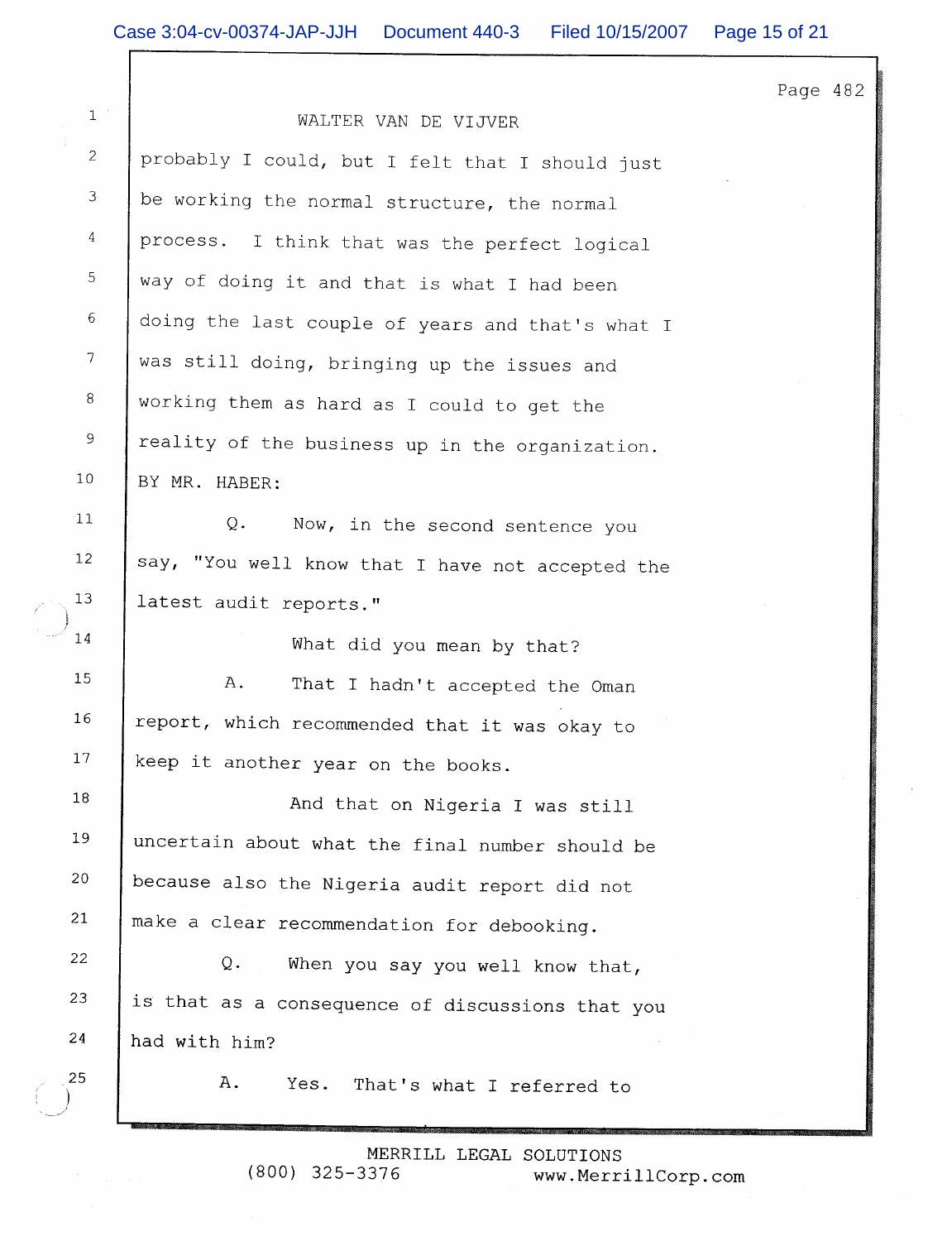Page 483  $\mathbf{1}$ WALTER VAN DE VIJVER 2 earlier when I received those audit reports on 3 the 17th of November. I immediately walked into 4 the office of Frank Coopman and expressed my 5 discomfort with those audit reports. 6 When you walked into Mr. Coopman's  $\circ$ .  $\overline{7}$ office was anyone else present? 8 Not that I recollect.  $A$ .  $\overline{9}$  $Q_{\bullet}$ What did Mr. Coopman say in  $10$ response when you expressed your discomfort with  $11$ those audit reports?  $12$  $A$ . That he was going to work it 13 himself.  $1\,4$  $Q$ . What did you understand him to 15 mean by that? 16 A. That as part of the reserves --17 let's sort of back step. At that time of course 18 there was a Reserves Committee, there was an 19 infrastructure in place that he was leading and 20 Frank, the way he was, he wanted to take  $21$ ownership himself to further work it in his 22 organization. 23  $Q_{\bullet}$ And was that satisfactory to you? 24  $A$ . Yes. I had confidence in Frank 25 Coopman.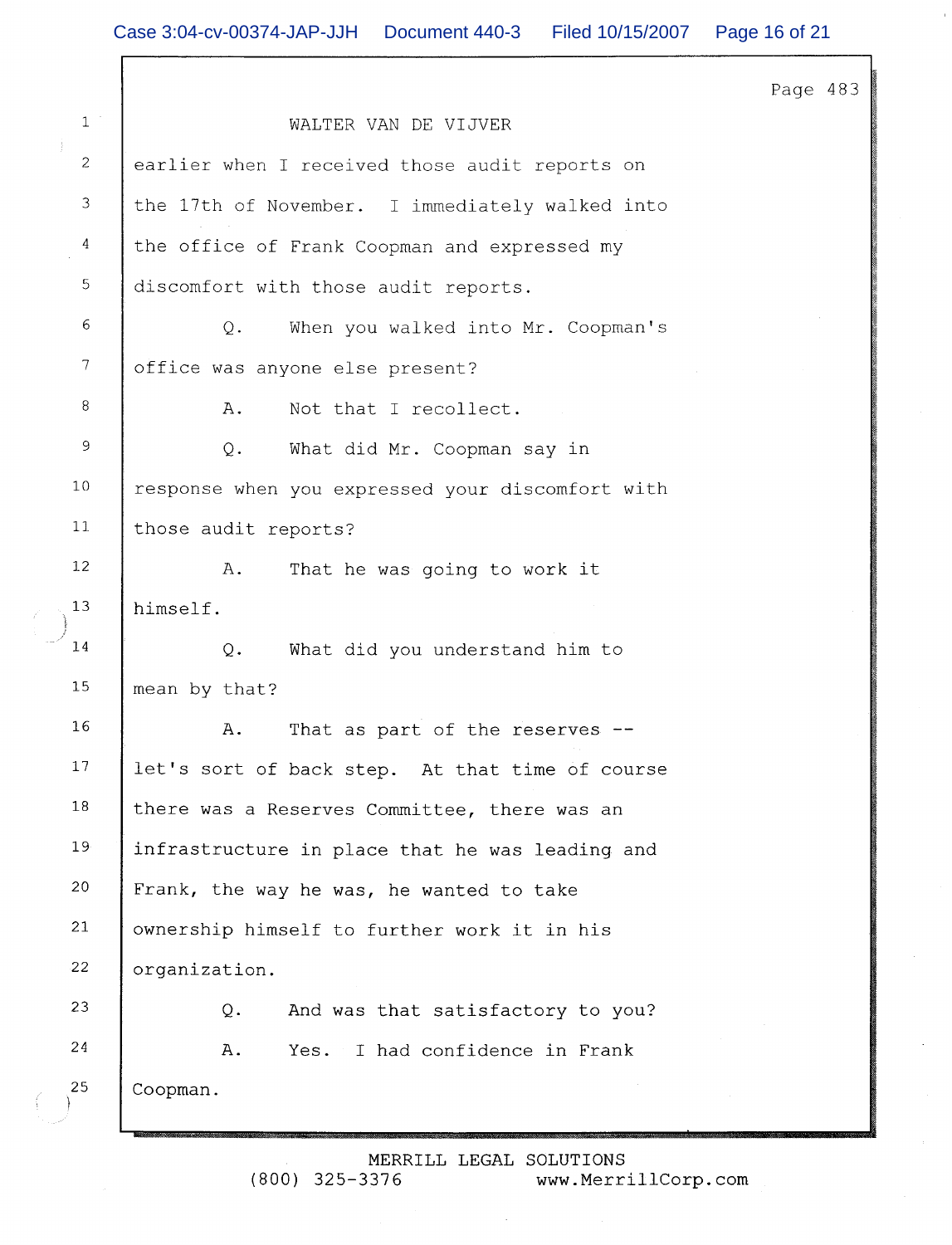$\Gamma$ 

 $\begin{pmatrix} 1 \\ 1 \end{pmatrix}$ 

|                  |                                                  | Page 484 |  |
|------------------|--------------------------------------------------|----------|--|
| $1$ $^{\circ}$   | WALTER VAN DE VIJVER                             |          |  |
| $\overline{c}$   | Now, the Reserves Committee, I<br>$Q_{\star}$    |          |  |
| $\mathfrak{Z}$   | know you mentioned that it was created under     |          |  |
| $\overline{4}$   | your tenure?                                     |          |  |
| $\mathbb S$      | Yeah.<br>Α.                                      |          |  |
| $\epsilon$       | $Q$ .<br>Who was on this Reserves                |          |  |
| $\boldsymbol{7}$ | Committee?                                       |          |  |
| $\, 8$           | I cannot be totally sure anymore,<br>Α.          |          |  |
| $\overline{9}$   | but I think it was John Darley was a member,     |          |  |
| 10               | Frank Coopman was a member. The group deputy     |          |  |
| 11               | controller in Judy Boynton's organization was a  |          |  |
| 12               | member and maybe a few others, but we would have |          |  |
| 13               | to look at the documentation.                    |          |  |
| 14               | Do you recall if any technical<br>Q.             |          |  |
| 15               | people were members of this committee?           |          |  |
| 16               | Well, John Darley was my technical<br>Α.         |          |  |
| $17$             | director, so he was one of the members for sure. |          |  |
| 18               | Q.<br>Is John Darley a reservoir                 |          |  |
| 19               | engineer?                                        |          |  |
| 20               | Yes.<br>Α.                                       |          |  |
| 21               | Was there a chair of the Reserves<br>Q.          |          |  |
| 22               | Committee?                                       |          |  |
| 23               | A.<br>That was Frank Coopman.                    |          |  |
| 24               | Do you know how it was decided<br>Q.             |          |  |
| 25               | that Mr. Coopman would be the Chair of the       |          |  |
|                  |                                                  |          |  |

MERRILL LEGAL SOLUTIONS

 $(800)$  325-3376 www.MerrillCorp.com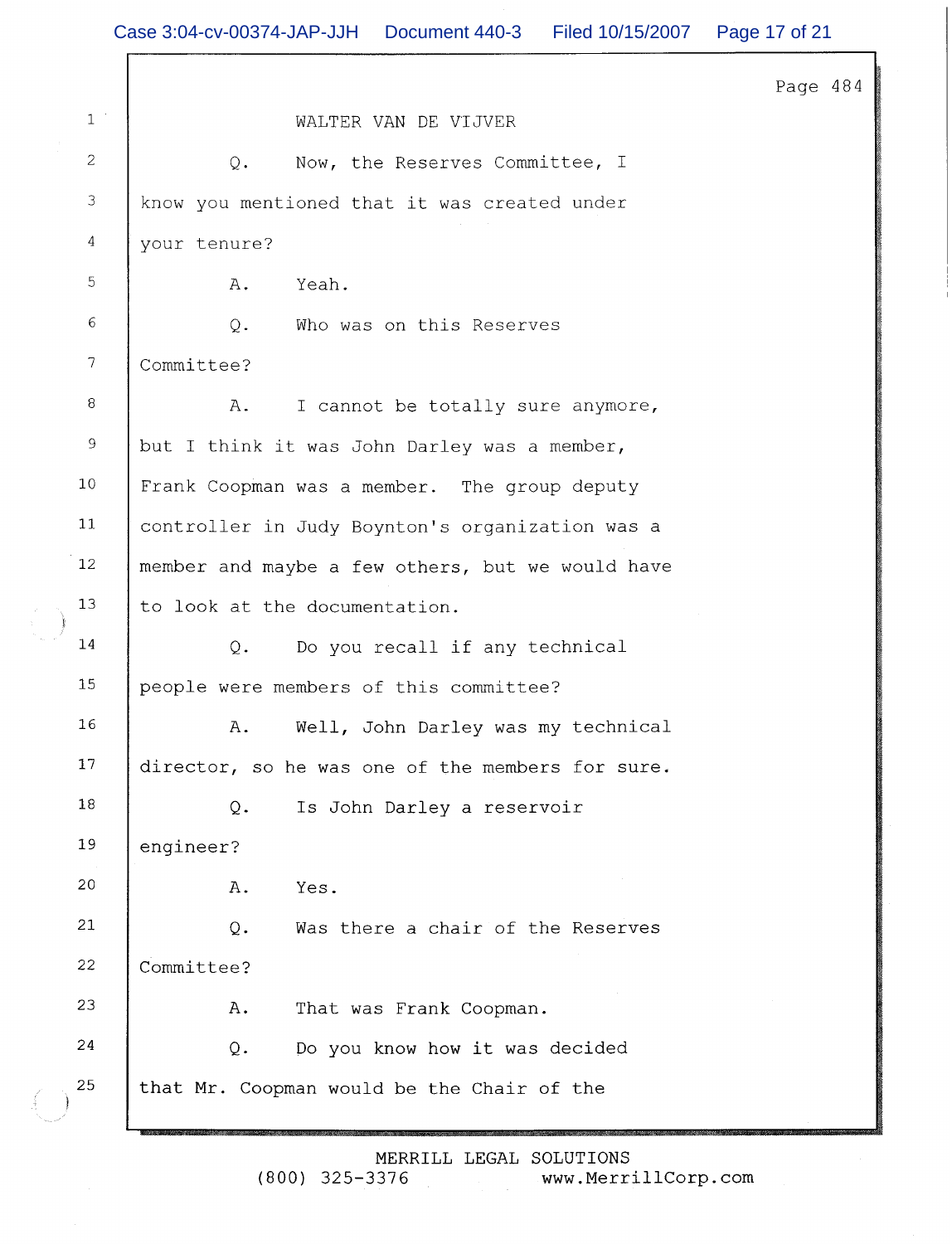Page 485

| $\mathbf{1}$         |     |
|----------------------|-----|
| j.<br>$\overline{c}$ | Res |
| 3                    |     |
| $\overline{4}$       | Fra |
| 5                    | tha |
| 6                    |     |
| 7                    | whe |
| 8                    | to  |
| 9                    | imm |
| 10                   | Coo |
| 11                   |     |
| 12                   | was |
| 13<br>Ì              |     |
| 14                   | wer |
| 15                   | and |
| 16                   | rig |
| 17                   |     |
| 18                   | Con |
| 19                   |     |
| 20                   |     |
| 21                   | wit |
| $\overline{2}2$      |     |
| 23                   |     |
| 24                   | dis |
| 25                   | the |

WALTER VAN DE VIJVER

erves Committee?

 $A$ . No, not in detail, but knowing nk he felt that he was the right man to do t.

 $Q$ . Now, in your prior answer you said n you received the audit reports, referring PDO and SPDC, on November 17th you said I ediately walked into the office of Frank pman.

Where in relation to your office Mr. Coopman's office?

 $A.$ This was in a new office that we e just moved into a new office in Rijswijk there Frank Coopman's office, for all the tht reasons, was just next to my office.

 $Q$ . Were your offices separated by a ference room?

> Α.  $No.$

 $Q$ . Did you often have discussions h Mr. Coopman that were unscheduled?

> Α. Yes.

 $Q$ . And during these unscheduled cussions did any of these discussions include the reserves exposures issues that we've been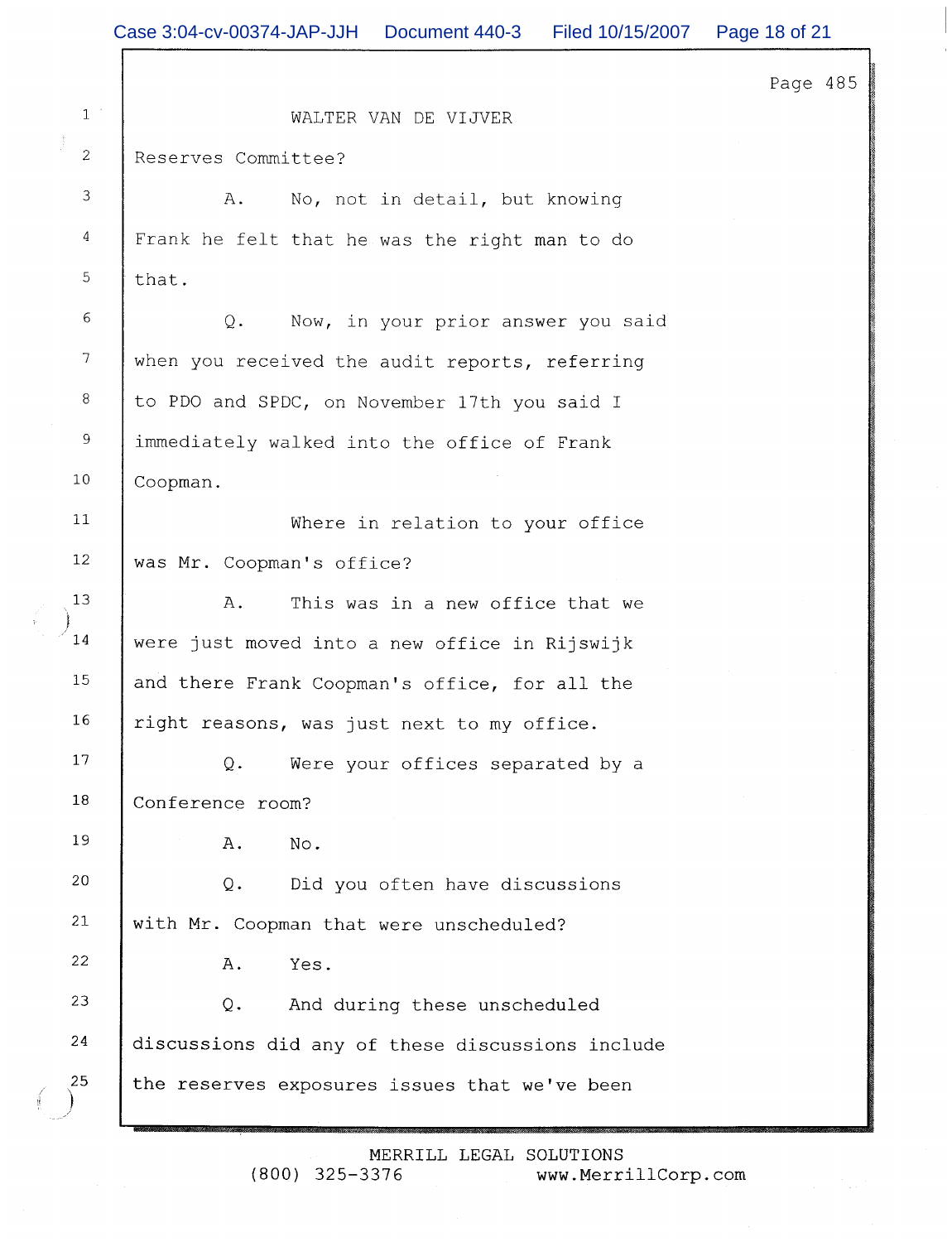|  |                | Case 3:04-cv-00374-JAP-JJH   Document 440-3<br>Filed 10/15/2007 | Page 19 of 21 |
|--|----------------|-----------------------------------------------------------------|---------------|
|  |                |                                                                 | Page 486      |
|  | $1\,$ $^\circ$ | WALTER VAN DE VIJVER                                            |               |
|  | 2              | talking about over the last two days?                           |               |
|  | 3              | MR. TUTTLE:<br>Objection to form.                               |               |
|  | 4              | THE WITNESS: I cannot recollect                                 |               |
|  | 5              | the details.                                                    |               |
|  | 6              | BY MR. HABER:                                                   |               |
|  | $\tau$         | $Q$ .<br>When you walked into Mr. Coopman's                     |               |
|  | 8              | office to discuss the audit reports how long did                |               |
|  | 9              | the two of you discuss it?                                      |               |
|  | $10$           | A.<br>Oh, very briefly. I think I                               |               |
|  | 11             | mentioned before that's the time when I made the                |               |
|  | 12             | comment about to Frank that I really doubted the                |               |
|  | 13             | judgment of Anton Barendregt with his conclusion                |               |
|  | $14$           | on the Oman audit. And I had just found this                    |               |
|  | 15             | because I had just come back from Oman.                         |               |
|  | 16             | Q.<br>Did Mr. Coopman have any response                         |               |
|  | 17             | when you commented about your lack of confidence                |               |
|  | 18             | in Mr. Barendregt's judgment?                                   |               |
|  | 19             | MR. TUTTLE:<br>Objection to the                                 |               |
|  | 20             | characterization of the testimony.                              |               |
|  | 21             | THE WITNESS:<br>As I mentioned<br>No.                           |               |
|  | 22             | earlier, he was going to investigate himself.                   |               |
|  | 23             | BY MR. HABER:                                                   |               |
|  | 24             | Do you know if he did investigate?<br>Q.                        |               |
|  | 25             | Well, that's all the things that<br>Α.                          |               |
|  |                |                                                                 |               |

MERRILL LEGAL SOLUTIONS<br>(800) 325-3376 www.Merri www.MerrillCorp.com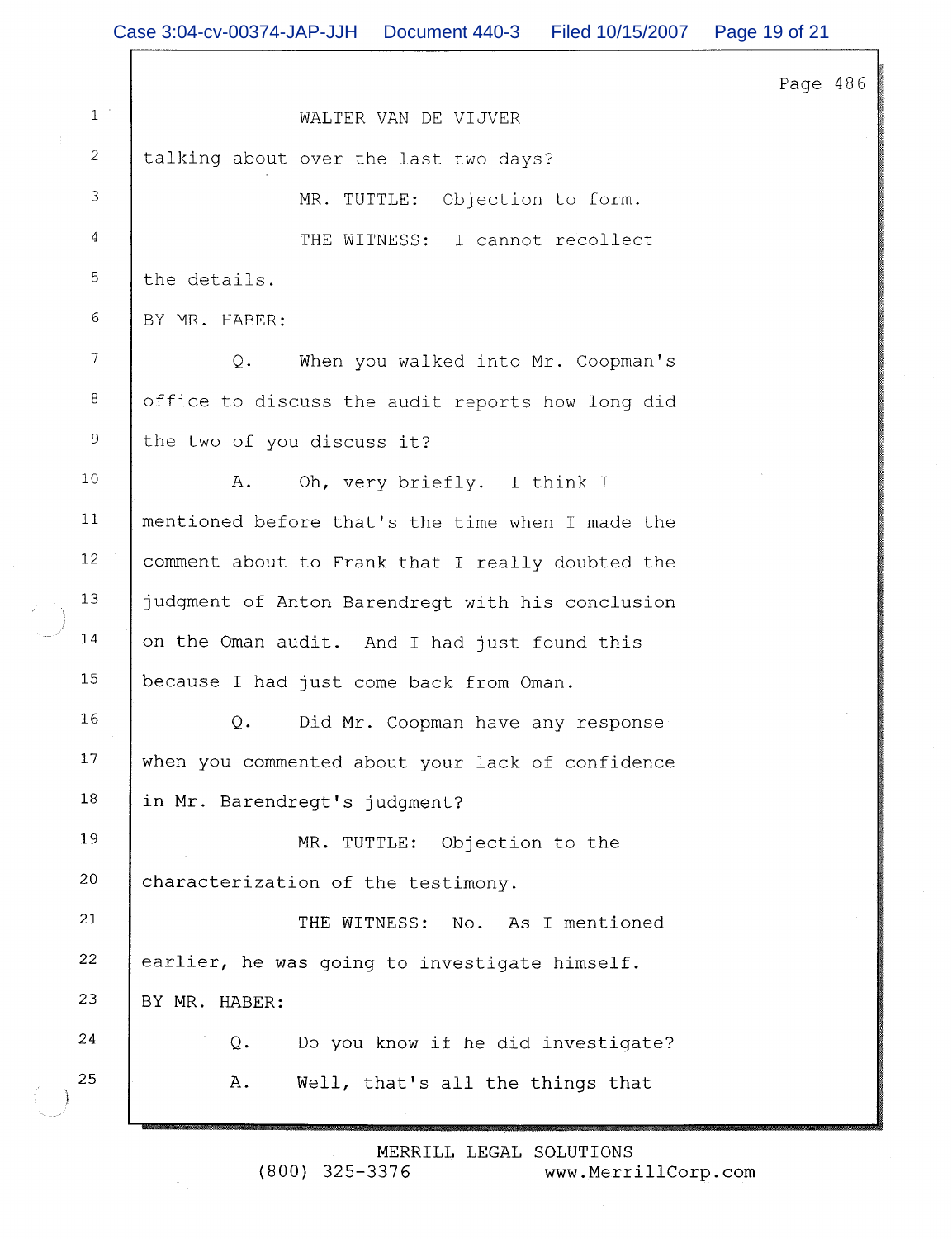Page 487

| $1\,$ $^{\circ}$ | WALTER VAN DE VIJVER                             |  |  |
|------------------|--------------------------------------------------|--|--|
| $\overline{c}$   | happened in the following weeks or months.       |  |  |
| $\mathsf 3$      | Following that conversation did<br>$Q$ .         |  |  |
| $\overline{4}$   | Mr. Coopman ever come back with a response about |  |  |
| 5                | your opinion of Mr. Barendregt?                  |  |  |
| 6                | Α.<br>No, but he did agree with bringing         |  |  |
| $\boldsymbol{7}$ | in Rod Sidle from the United States to help the  |  |  |
| 8                | whole process of establishing what the real      |  |  |
| $\,9$            | compliance numbers were.                         |  |  |
| 10               | Q.<br>Who is Rod Sidle?                          |  |  |
| 11               | Rod Sidle was a senior reservoir<br>Α.           |  |  |
| 12               | engineer in the United States who was the        |  |  |
| 13               | reserves coordinator for SEPCO for the US        |  |  |
| 14               | organization.                                    |  |  |
| $15\,$           | $Q$ .<br>Did you know Mr. Sidle while you        |  |  |
| 16               | were in the United States?                       |  |  |
| 17               | Α.<br>Yes.<br>I actually had met him for         |  |  |
| 18               | the very first time when I was based in          |  |  |
| 19               | Bakersfield.                                     |  |  |
| 20               | $Q$ .<br>Do you recall what Mr. Sidle was        |  |  |
| 21               | doing while you were in Bakersfield?             |  |  |
| 22               | Α.<br>At that time he had a<br>Yeah.             |  |  |
| 23               | general management job. It was an interesting    |  |  |
| 24               | phenomena in Shell oil where people could decide |  |  |
| 25               | themselves to do a ladder system where they      |  |  |
|                  |                                                  |  |  |